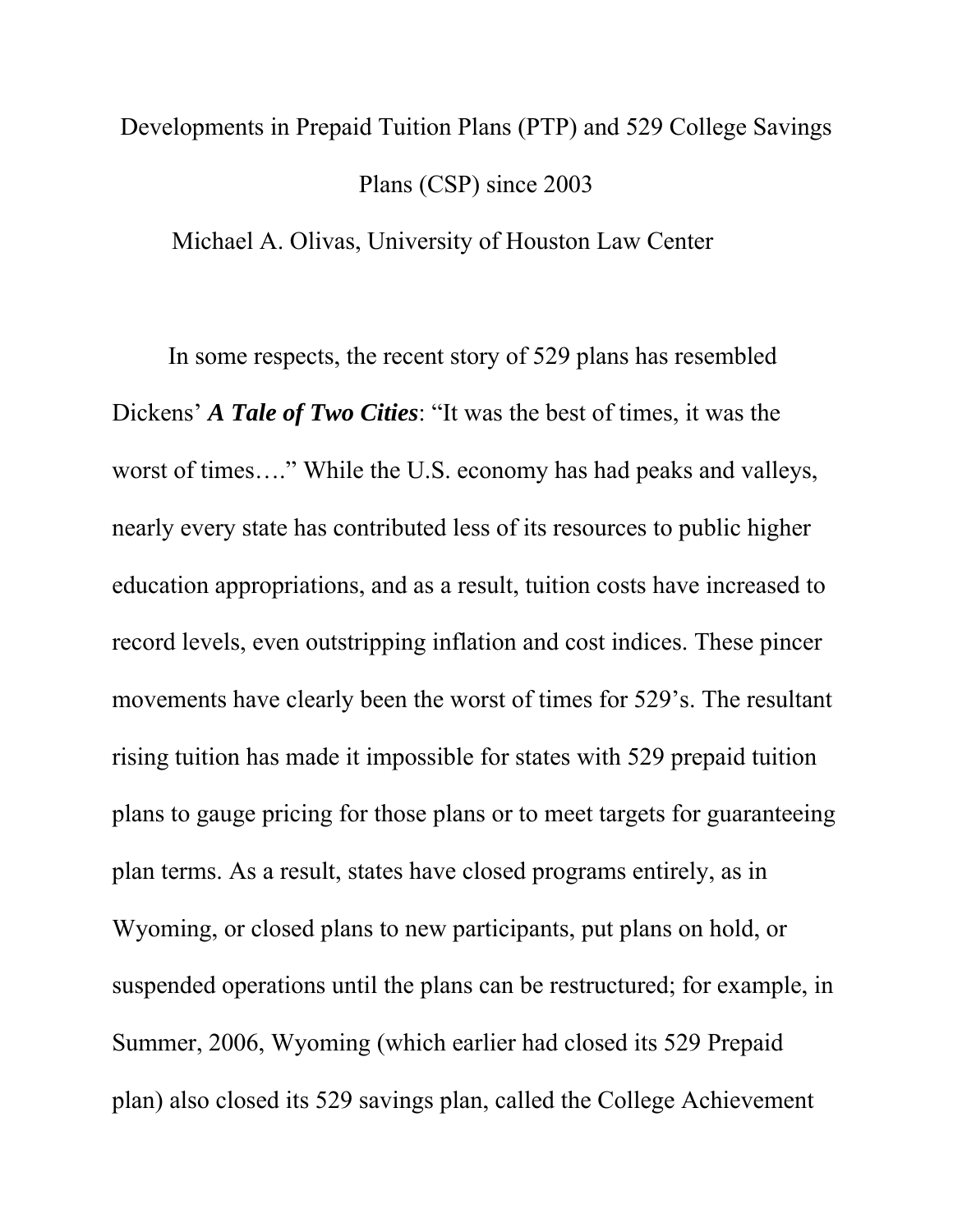Plan, and coordinated with the Colorado CollegeInvest program for those who chose to keep their contracts. Eight of the nineteen states with prepaid plans (of either the guaranteed or unit variety) are either closed or not open in 2007, and more are sure to restructure. Even those states that have full faith and credit guarantees have had to reorganize their plans, as in Texas, which has suspended the operations of its popular Texas Tomorrow Fund until the predicted \$3 billion actuarial shortfall can be dealt with. Maryland accountants have predicted at least a \$70 million actuarial shortfall, and other state will be found to have similar deficits. In some states, such as Illinois and Texas, these public funds and their kissing-cousins, public lotteries, have even been seriously discussed as candidates for sale and privatizing. Several states have tightened up criteria, added "fees," reduced coverage for expenses, or "decoupled" tuition and the payout, in the hope of making the programs more sound.

In addition, fraud and poor management have reared their head in this market, as in criminal charges brought against the head of the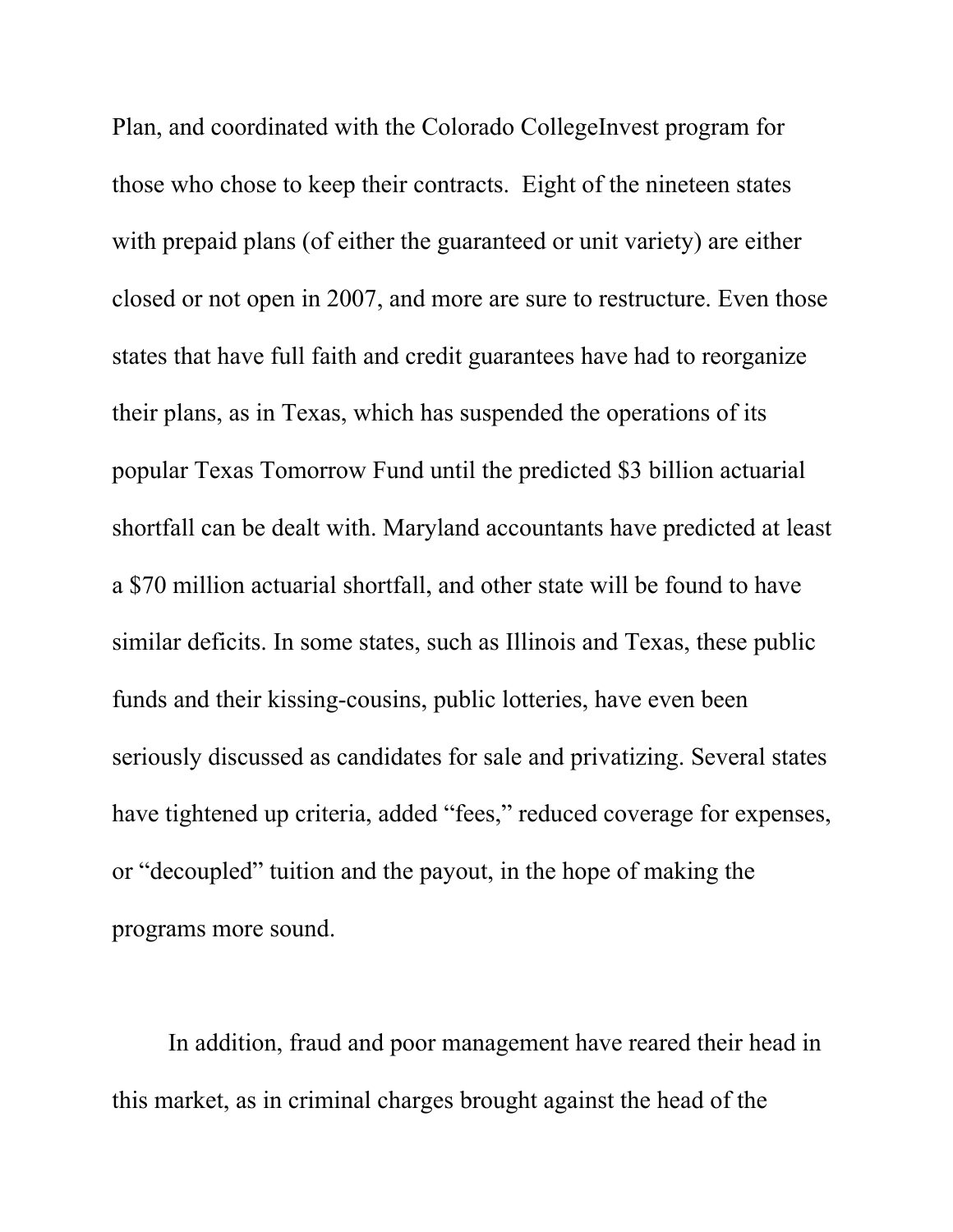otherwise-successful Utah 529 plan, where the state not only lost money due to imbezzlement by the program's director, but had to pay a Securities and Exchange Commission (SEC) fine due to poor institutional oversight. Indeed, the industry has imposed new selfgoverning rules and policies to fend off greater regulation by the federal government, and Congressional hearings were held, where there were calls for such increased oversight. In 2004, the SEC found widelydivergent investment policies and results among the plans it studied. On November 15, 2006, the SEC imposed sanctions and issued a cease-anddesist order against 1st Global Capital Corp. for 529 sales practices and supervisory failures; it found that 1st Global violated MSRB rules in its sales of 529 plans to clients from 2001 through 2004 by its agents selling C-class units when A-class units would have produced better returns over the expected time period of investment. In 2006, the Municipal Securities Rulemaking Board MSRB) amended advertising and supervision rules to align with those of SEC and NASD. Even an international prepaid plan, based in the Philippines, became known when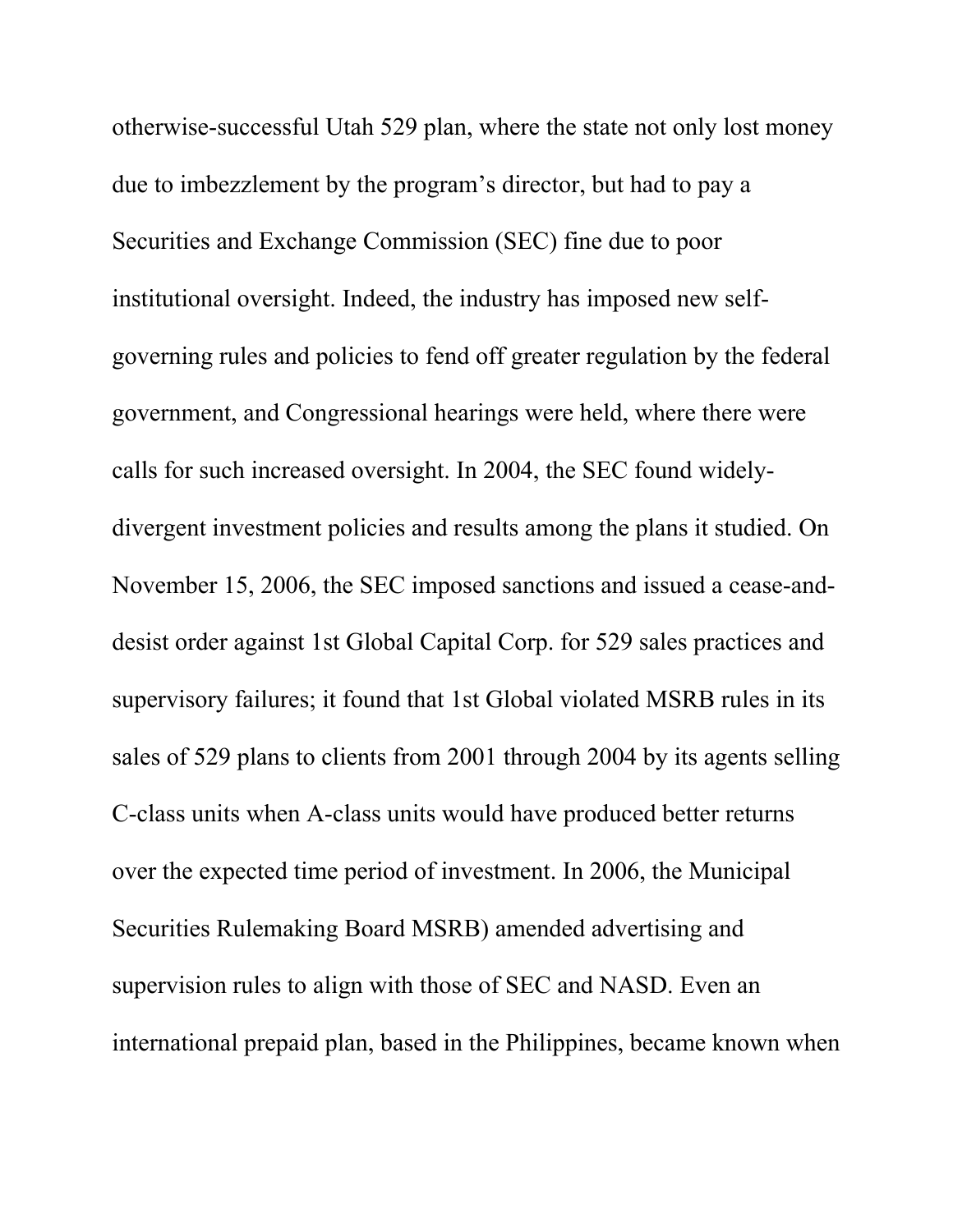its assets disappeared and left thousands of contract-purchasers without recourse.

Litigation has arisen in several settings, as in the SEC case against the Utah thefts and in the  $1<sup>st</sup>$  Global Capital Corp. matter. In Kentucky, the state's Attorney General sued to prevent the state Legislature from allocating surplus state funds to the State's [Kentucky Affordable Prepaid](http://www.savingforcollege.com/529_plan_details/index.php?page=plan_details&plan_id=81)  [Tuition program \(KAPT\), which in 2007 is not accepting new](http://www.savingforcollege.com/529_plan_details/index.php?page=plan_details&plan_id=81)  [participants. I](http://www.savingforcollege.com/529_plan_details/index.php?page=plan_details&plan_id=81)n state court in Illinois, litigation has arisen concerning the issue of state tax deductions for non-residents who purchase the plan for resident beneficiaries; in response, the State revamped its program in August, 2007 (H.B. 376), which removed the state tax on qualified distributions to an Illinois taxpayer from a non-Illinois 529 plan.

However, as in *Tale of Two Cities*, these have also simultaneously been the best of times for 529 plans, especially with developments at the federal level. The Deficit Reduction Act of 2006 wrote important changes in parental assets determinations for federal financial aid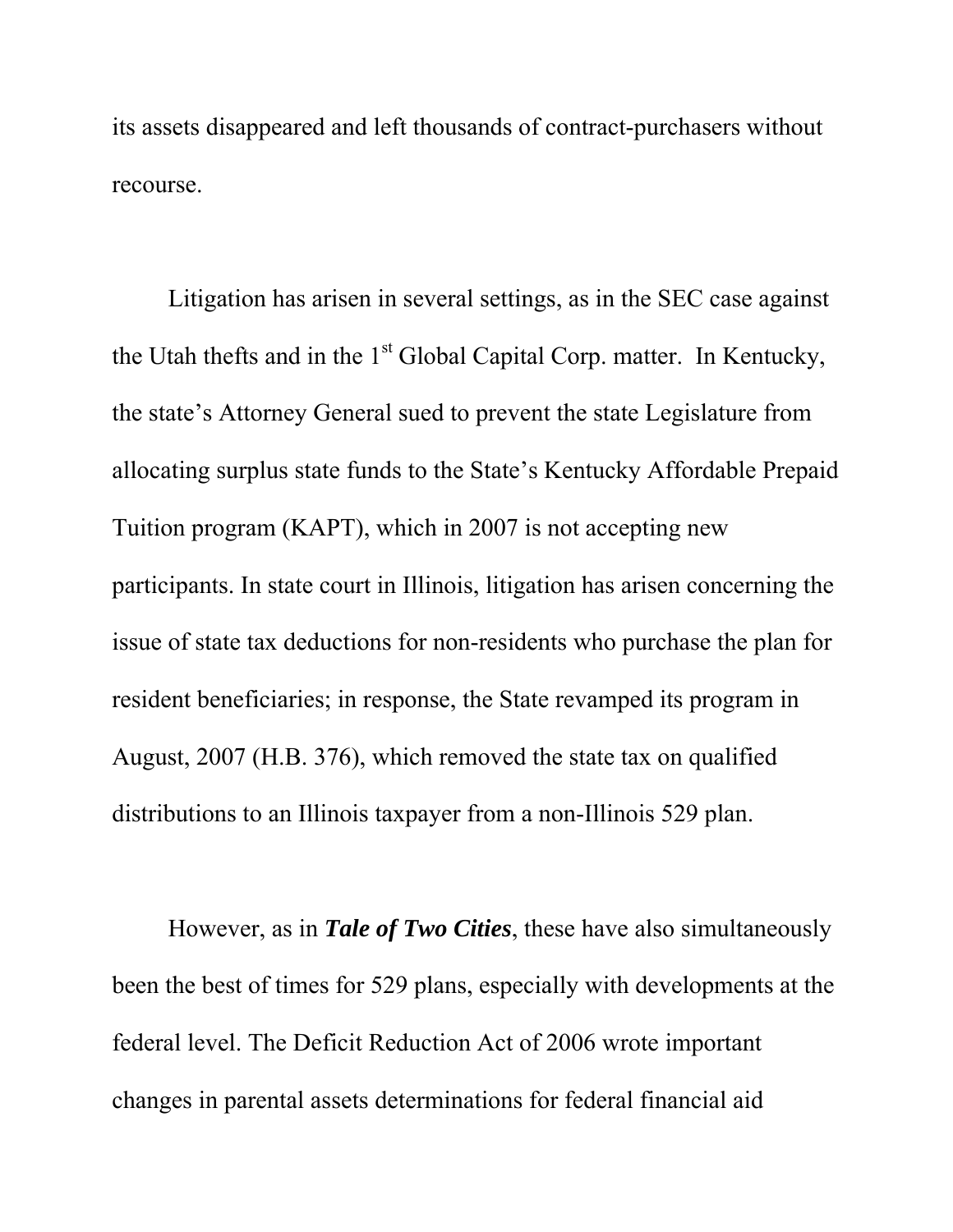purposes. In the Tax Increase Prevention and Reconciliation Act, a technical loophole (in the "Kiddie Tax") reconstituted how money set aside in college-savings plans is to be counted in determining a dependent student's eligibility for need-based financial aid if the account is in the student's name. Prior to this change, contributions made to college-savings plans, even under a student's name, would act to shrink a student's financial-aid award. Most importantly, the sword of Damocles was removed from the head of 529 programs when President George Bush signed into law the Pension Protection Act of 2006, which removed the plans' original sunset provisions, which would have ended their life in 2010. As a result, the financial services industry has moved much more aggressively into the market, extending the reach and the scope of the 529 savings plans. In 2007 Congressional hearings, the Bush Administration proposed to make all 529-plan contributions tax deductible on federal income tax (by adding to the existing "saver's credit" provisions). While not yet enacted, there is no doubt that the 529 savings plans are faring better at the federal level than they are at the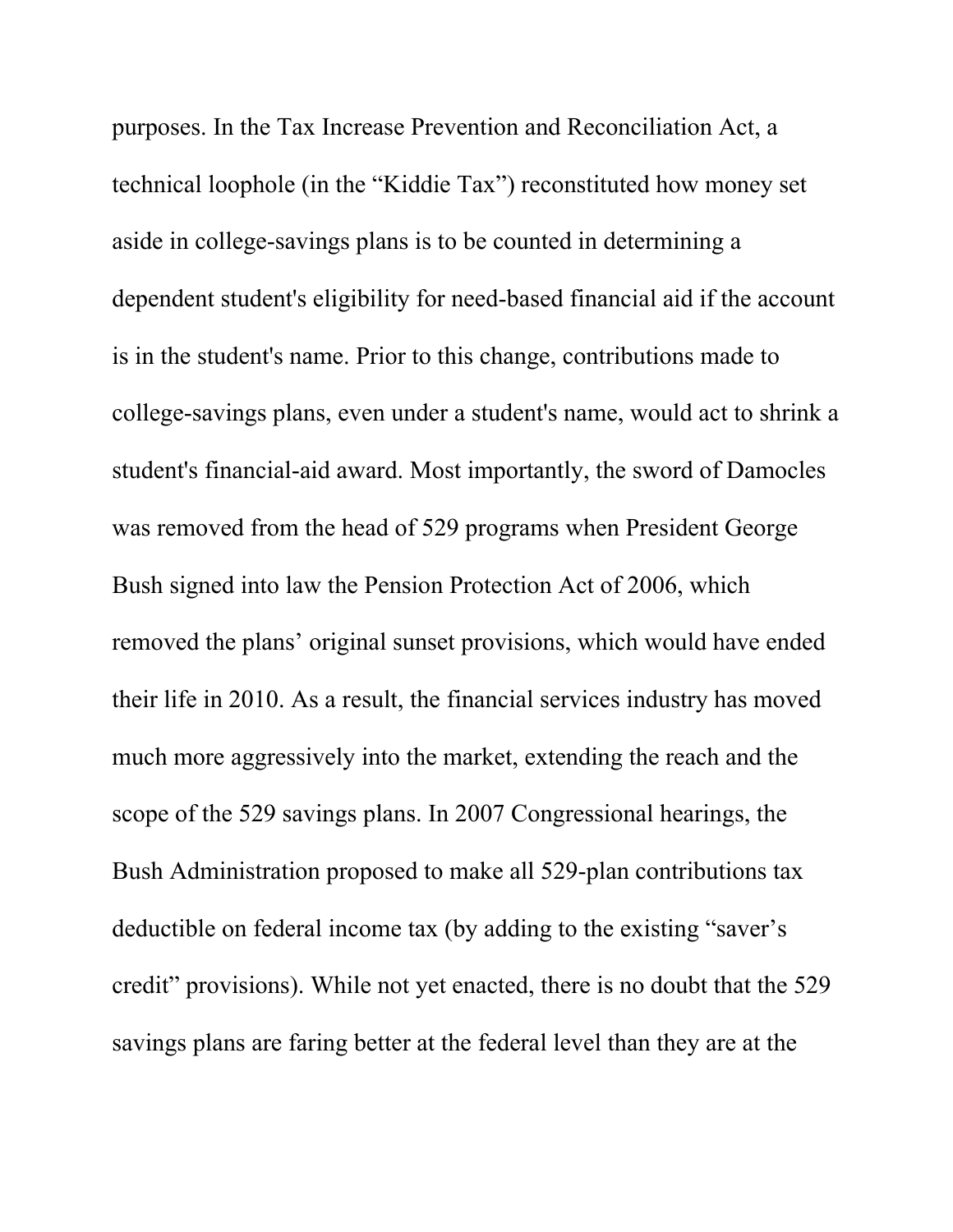state operational level, especially in those states where both types of 529 plans co-exist in a single agency or department.

### **Statutes:**

Deficit Reduction Act of 2006

Pension Protection Act of 2006

Tax Increase Prevention and Reconciliation Acts, 2006

Illinois HB 376, Public Act 095-0023 (2007)

## **Articles, News Reports:**

Fischer, K. (2006, June 23). Loophole Found in Law on College-Savings Plans, *The Chronicle of Higher Education*, p. A23.

Fain, P. "College –Savings Plans Would Gain Tax Benefit in President's Budget Plan," *The Chronicle of Higher Education,* February 8, 2007, <http://chronicle.com/daily/2007/02/2007020807n.htm>. [These are also outlined at [http://www.treas.gov/offices/tax](http://www.treas.gov/offices/tax-policy/library/bluebk07.pdf)[policy/library/bluebk07.pdf](http://www.treas.gov/offices/tax-policy/library/bluebk07.pdf) , General Explanations of the Administration's Fiscal Year 2008 Revenue Proposals (at pp. 42-43) [February 2007].]

Rosen, J. M. (2007, February 11). Your Taxes: Tax Tips, Bright Spots in a Forest Of Rules, *New York Times*, p. BU12

Dale, A. (2007, June 16). Kiddie Tax Hits College, Law That Shuts a Loophole Spurs Shift to 529 Plans, *Wall St. Journal*, p. B2.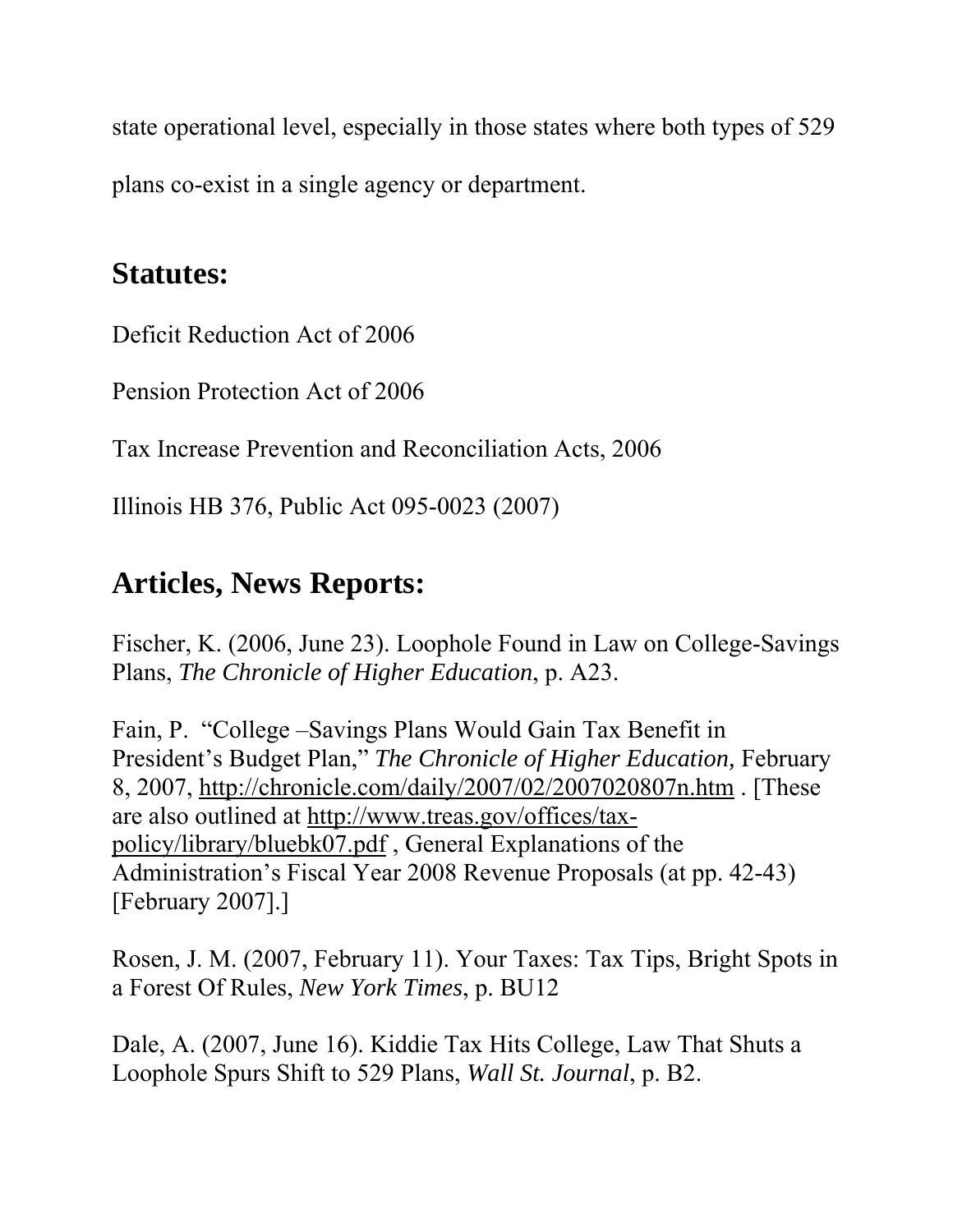Crenshaw, A. B. (2004, March 21). Tax-Free, Max-Fee College Savings, *Washington Post*, p. F4

Kim, J. J. (2004, July 12). Director of 529 Plan Is Dismissed, *Wall St. Journal*, p. C15.

Kim, J. J. (2004, August 11). Utah Says More College-Plan Funds Are Missing, Wall St. Journal, p. D2.

Hughes, S. (2005, August 5). Utah 529 Plan Settles SEC Charges, *Wall St. Journal*, p. A1.

Speckman, S. (2005, August 5). SEC is suing fired chief of Educational Savings Plan, *Deseret Morning News*, p. A1.

Block, S. (2005, August 5). Utah's 529 College Plan Settles with SEC, *USA Today*, p. 1B.

Fain, P. (2006, December 15). Senate Panel Discusses Combining Tuition Tax Credits and Student Aid, *The Chronicle of Higher Education*, p. A22.

Pethokoukis, J. (2006, September 17). A College Savings Plan With One Less Worry, *New York Times*, p. B45.

Fischer, K. (2006, June 23). Loophole Found in Law on College-Savings Plans, *The Chronicle of Higher Education*, p. A23.

Fischer, K. (2005, September 9). States Rethink Popular Aid Plans, *The Chronicle of Higher Education*, p. A21.

#### **Books, Reports, Scholarly Articles:**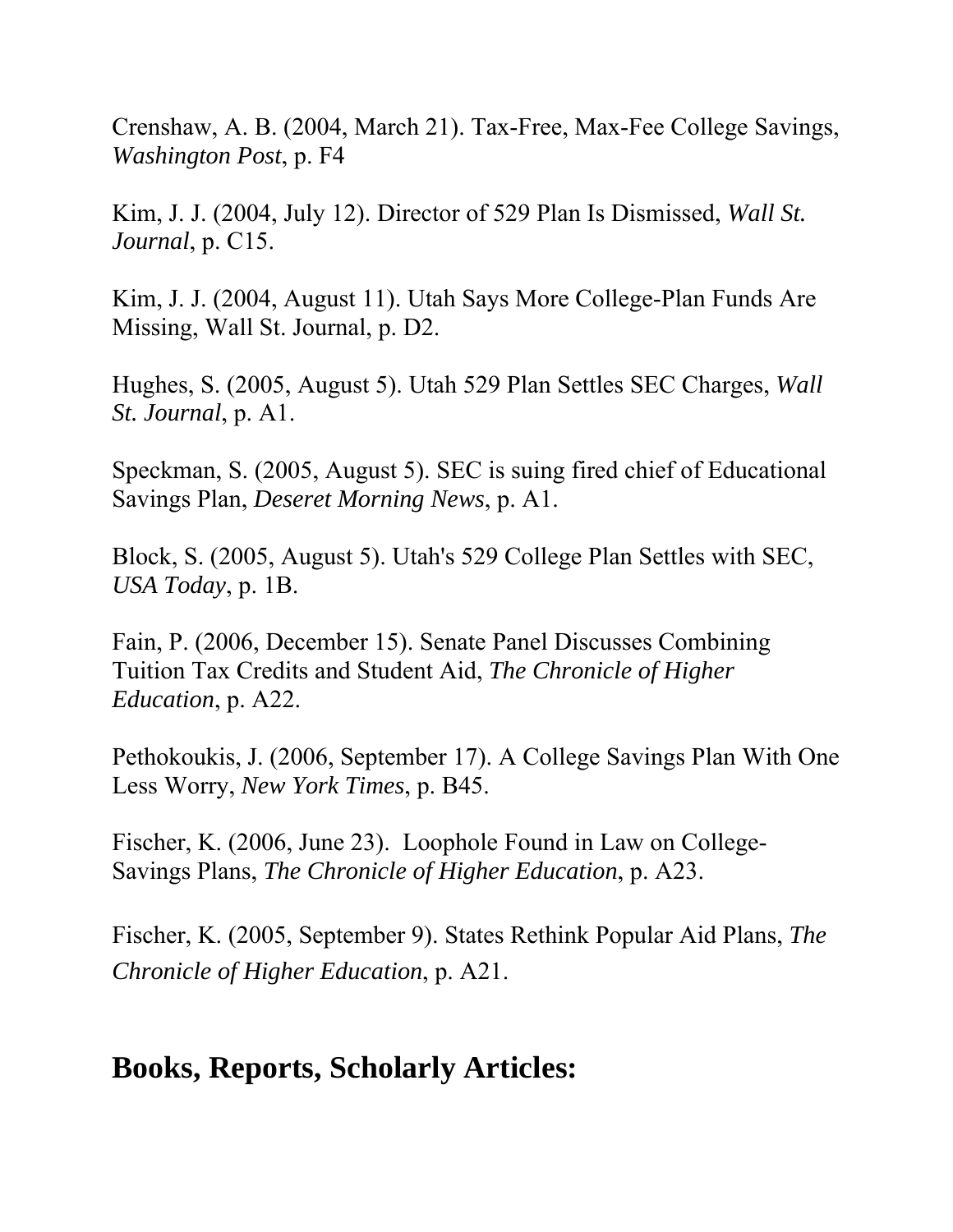HURLEY, J. (2007). THE BEST WAY TO SAVE FOR COLLEGE, A COMPLETE GUIDE TO 529 PLANS [2007 ED.] PITTSFORD, NY: SAVINGFORCOLLEGE.COM, LLC.

Olivas, M. A. (2003). State College Savings and Prepaid Tuition Plans: A Reappraisal and Review*. Journal of Law & Education,* 32, 475- 514**.**

Burman, L.E., Maag, E., Orszag, P., Rohaly, J. and O'Hare, J. "The Distributional Consequences of Federal Assistance for Higher Education: The Intersection of Tax and Spending Programs." Discussion Paper No. 26, DC: Urban-Brookings Tax Policy Center, August, 2005 [<http://www.taxpolicycenter.org/publications/url.cfm?ID=311453>].

Mercer E. Bullard, M. E. (2006) The Visible Hand in Government-Sponsored Financial Services: Why States Should Not Be Allowed to Offer 529 Plans. *University of Cincinnati Law Review*, 74, 1265-1301.

Overland, M. A. (2006, March 3). Shattered Dreams in the Philippines, Collapse of Education-savings Plans Leaves Nearly a Million Students Unable to Pay for College, *The Chronicle of Higher Education*, p. A40.

Martha Ann Overland, M.A. (2006, March 3). Education Bailout Makes for Strange Bedfellows, *The Chronicle of Higher Education*, p. A42.

### **Governmental websites, testimony, actions, and reports:**

US House Committee on Financial Services, Subcommittee on Capital Markets, Insurance, and Government Sponsored Enterprises, June 2, 2004 ("Investing for the Future: 529 State Tuition Savings Plans")  $\mathsf{L}$